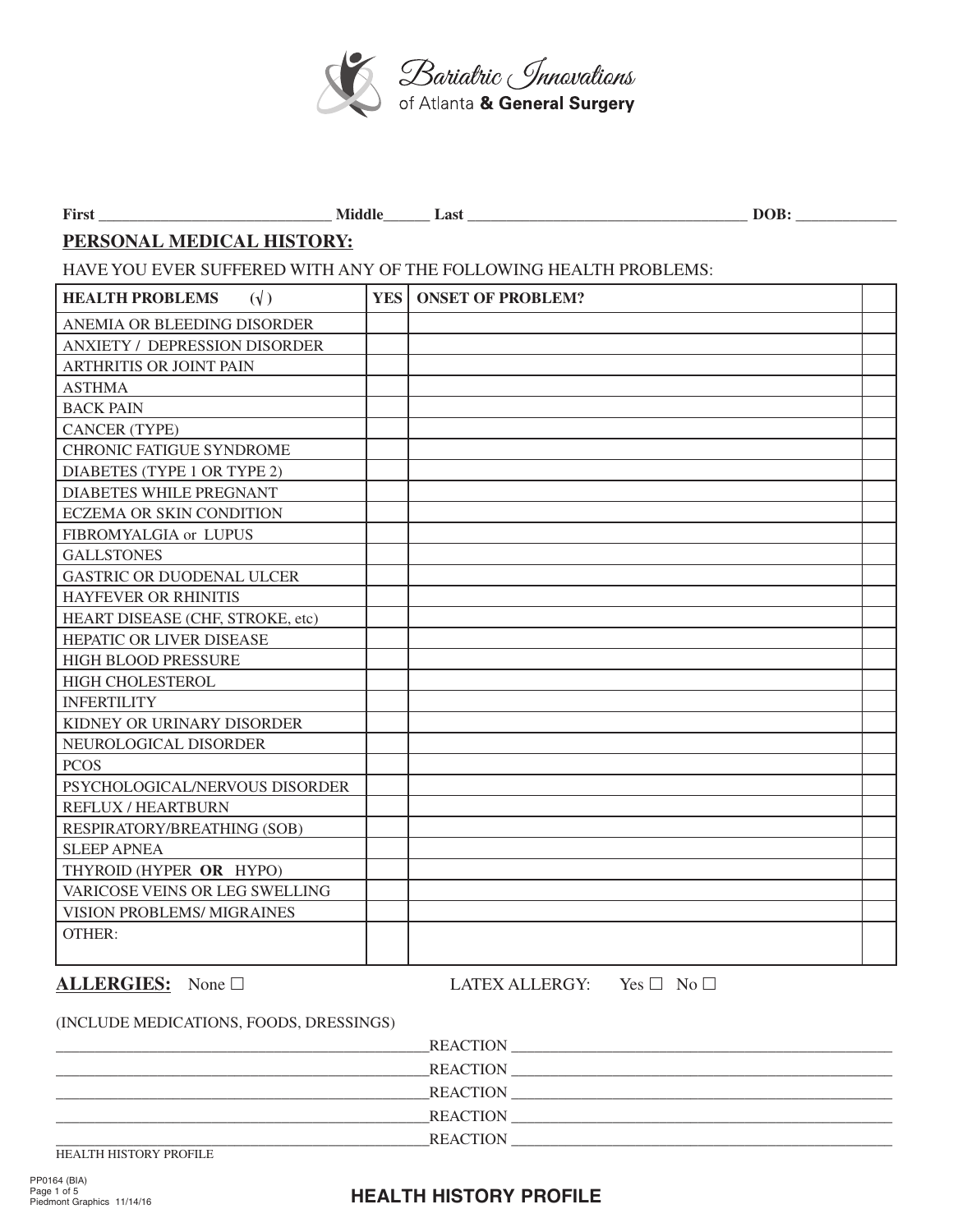## **FAMILY MEDICAL HISTORY**

| PLEASE $(\sqrt{})$ ALL THAT APPLY | M<br>$\mathbf 0$ | D<br>$\mathbf A$ | S<br>$\mathbf 0$ | D<br>$\mathbf{A}$ | (M)  (P)  (M)  (P)<br>G | G        | $\mathbf G$  | G            | S<br>$\mathbf I$        | $\bf{B}$<br>$\mathbf R$ | $\mathbf A$<br>$\mathbf U$ | U<br>N      | DON'T<br><b>KNOW</b> |
|-----------------------------------|------------------|------------------|------------------|-------------------|-------------------------|----------|--------------|--------------|-------------------------|-------------------------|----------------------------|-------------|----------------------|
|                                   | M                | D                | N                | U                 | $\mathbf{M}$            | M        | D            | D            | $\overline{\mathbf{S}}$ | $\mathbf 0$             | N                          | $\mathbf C$ |                      |
|                                   |                  |                  |                  | T                 | $\Omega$                | $\Omega$ | $\mathbf{A}$ | $\mathbf{A}$ |                         |                         | T                          | L           |                      |
|                                   |                  |                  |                  |                   | M                       | M        | D            | D            |                         |                         |                            | E           |                      |
| <b>ALLERGIES</b>                  |                  |                  |                  |                   |                         |          |              |              |                         |                         |                            |             |                      |
| <b>ASTHMA</b>                     |                  |                  |                  |                   |                         |          |              |              |                         |                         |                            |             |                      |
| <b>CANCER (TYPE)</b>              |                  |                  |                  |                   |                         |          |              |              |                         |                         |                            |             |                      |
| <b>DERMATITIS/ ECZEMA</b>         |                  |                  |                  |                   |                         |          |              |              |                         |                         |                            |             |                      |
| <b>DIABETES</b>                   |                  |                  |                  |                   |                         |          |              |              |                         |                         |                            |             |                      |
| <b>GOUT</b>                       |                  |                  |                  |                   |                         |          |              |              |                         |                         |                            |             |                      |
| <b>GALLSTONES</b>                 |                  |                  |                  |                   |                         |          |              |              |                         |                         |                            |             |                      |
| <b>HAYFEVER</b>                   |                  |                  |                  |                   |                         |          |              |              |                         |                         |                            |             |                      |
| HEART DISEASE (CHF, STROKE, etc)  |                  |                  |                  |                   |                         |          |              |              |                         |                         |                            |             |                      |
| HIGH CHOLESTEROL                  |                  |                  |                  |                   |                         |          |              |              |                         |                         |                            |             |                      |
| HIGH BLOOD PRESSURE               |                  |                  |                  |                   |                         |          |              |              |                         |                         |                            |             |                      |
| <b>HIP FRACTURES</b>              |                  |                  |                  |                   |                         |          |              |              |                         |                         |                            |             |                      |
| <b>OBESITY</b>                    |                  |                  |                  |                   |                         |          |              |              |                         |                         |                            |             |                      |
| <b>OSTEOPOROSIS</b>               |                  |                  |                  |                   |                         |          |              |              |                         |                         |                            |             |                      |
| PCOS, INFERTILITY                 |                  |                  |                  |                   |                         |          |              |              |                         |                         |                            |             |                      |
| <b>SNORING / SLEEP APNEA</b>      |                  |                  |                  |                   |                         |          |              |              |                         |                         |                            |             |                      |
| <b>THYROID DISEASE</b>            |                  |                  |                  |                   |                         |          |              |              |                         |                         |                            |             |                      |
| <b>VARICOSE VEINS</b>             |                  |                  |                  |                   |                         |          |              |              |                         |                         |                            |             |                      |
| <b>OTHER:</b>                     |                  |                  |                  |                   |                         |          |              |              |                         |                         |                            |             |                      |

## **MEDICATIONS:**

LIST **ALL** MEDICATIONS YOU ARE CURRENTLY ON WITH **CORRECT SPELLING**:

| <b>Medication</b> | <b>Dosage</b> | <b>Instructions</b><br>#per day) | <b>Reason for taking medication</b> |  |
|-------------------|---------------|----------------------------------|-------------------------------------|--|
|                   |               |                                  |                                     |  |
|                   |               |                                  |                                     |  |
|                   |               |                                  |                                     |  |
|                   |               |                                  |                                     |  |
|                   |               |                                  |                                     |  |
|                   |               |                                  |                                     |  |
|                   |               |                                  |                                     |  |
|                   |               |                                  |                                     |  |
|                   |               |                                  |                                     |  |
|                   |               |                                  |                                     |  |
|                   |               |                                  |                                     |  |
|                   |               |                                  |                                     |  |
|                   |               |                                  |                                     |  |
|                   |               |                                  |                                     |  |
|                   |               |                                  |                                     |  |
|                   |               |                                  |                                     |  |

# **HEALTH HISTORY PROFILE**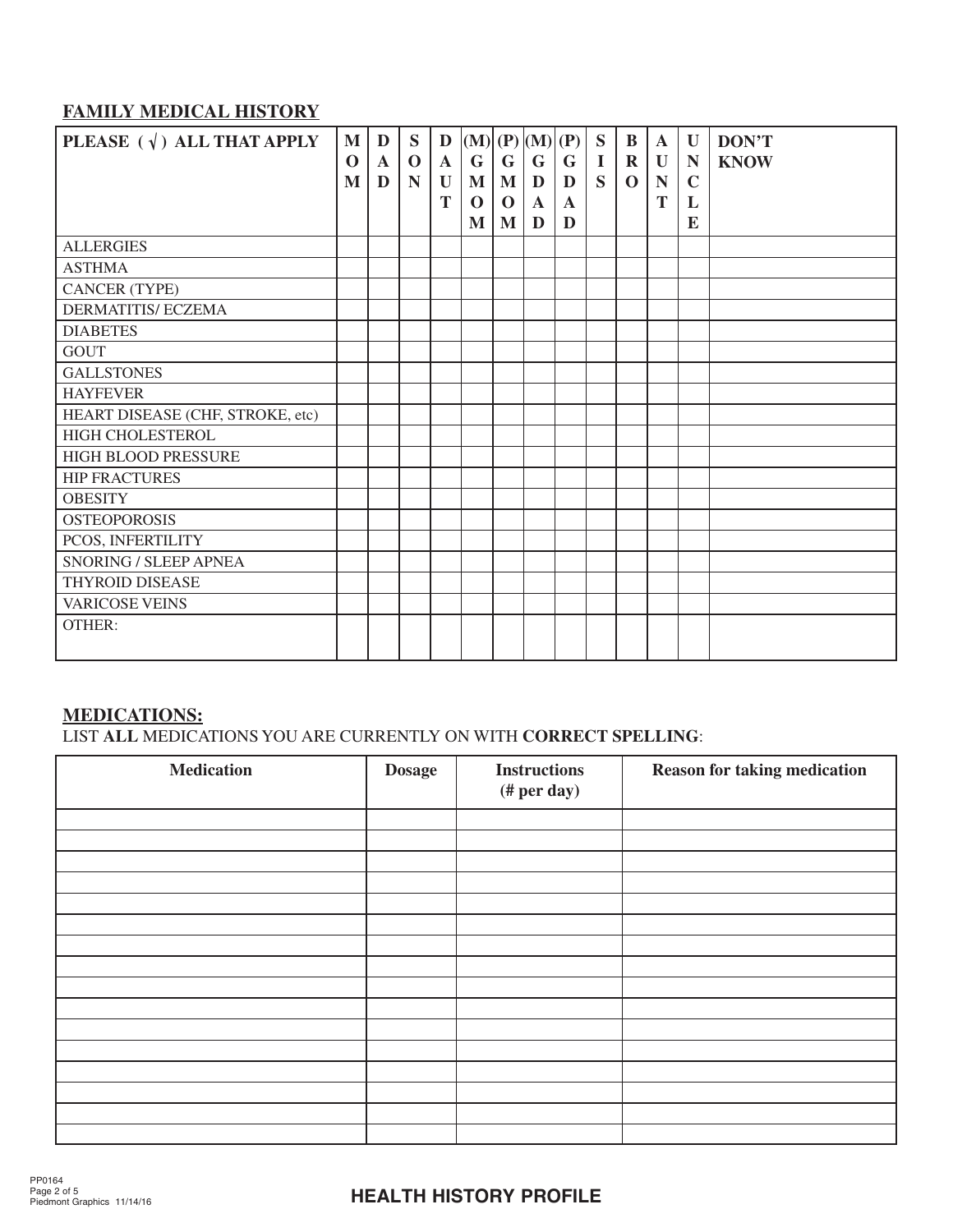#### **VITAMINS/SUPPLEMENTS/HERBS:**

DO YOU TAKE MULTIVITAMINS OR OTHER DIETARY SUPPLEMENTS? YES  $\Box$  NO  $\Box$  HOW OFTEN?

LIST THE VITAMINS OR HERBAL SUPPLEMENTS YOU TAKE: \_\_\_\_\_\_

DO YOU TAKE FOLATE TABLETS: YES £ NO £ IF SO, HOW OFTEN?\_\_\_\_\_\_\_\_\_\_\_\_\_\_\_\_ DOSAGE: \_\_\_\_\_\_\_\_\_\_\_\_\_\_\_\_

#### **WEIGHT LOSS HISTORY (FOR BARIATRIC CANDIDATES ONLY)**

| <b>ATTEMPTS</b>                                                                                                                                                                                                                                                                                                                                                                                                                                                                                                                                                                                                                                                                                                                  | DURATION DATES WAS IT MEDICALLY WEIGHT LOSS / GAIN<br>(HOW LONG DID DIET) | SUPERVISED?          |                                                  |  |                                    |  |  |
|----------------------------------------------------------------------------------------------------------------------------------------------------------------------------------------------------------------------------------------------------------------------------------------------------------------------------------------------------------------------------------------------------------------------------------------------------------------------------------------------------------------------------------------------------------------------------------------------------------------------------------------------------------------------------------------------------------------------------------|---------------------------------------------------------------------------|----------------------|--------------------------------------------------|--|------------------------------------|--|--|
| <b>WEIGHT WATCHERS/ ATKINS</b>                                                                                                                                                                                                                                                                                                                                                                                                                                                                                                                                                                                                                                                                                                   |                                                                           | YES $\Box$ NO $\Box$ | $\Box$ LOSS ______ lbs $\Box$ GAIN ______ lbs    |  |                                    |  |  |
| JENNY CRAIG/NUTRISYSTEM/<br><b>GLORIA MARSHALL</b>                                                                                                                                                                                                                                                                                                                                                                                                                                                                                                                                                                                                                                                                               |                                                                           | YES $\Box$ NO $\Box$ | $\Box$ LOSS _______ lbs $\Box$ GAIN ________ lbs |  |                                    |  |  |
| <b>HYPNOTHERAPY</b>                                                                                                                                                                                                                                                                                                                                                                                                                                                                                                                                                                                                                                                                                                              |                                                                           | YES $\Box$ NO $\Box$ | $\Box$ LOSS _______ lbs $\Box$ GAIN ________ lbs |  |                                    |  |  |
| LIQUID/GRAPEFRUIT                                                                                                                                                                                                                                                                                                                                                                                                                                                                                                                                                                                                                                                                                                                |                                                                           | YES $\Box$ NO $\Box$ | $\Box$ LOSS _______ lbs $\Box$ GAIN _______ lbs  |  |                                    |  |  |
| PHENTERMINE (ADIPEX,<br>FASTIN, PONDIMEN)                                                                                                                                                                                                                                                                                                                                                                                                                                                                                                                                                                                                                                                                                        |                                                                           | $YES \Box NO \Box$   |                                                  |  | $\Box$ LOSS $\Box$ GAIN $\Box$ Ibs |  |  |
| SLIMFAST/ OPTIFAST                                                                                                                                                                                                                                                                                                                                                                                                                                                                                                                                                                                                                                                                                                               |                                                                           | YES $\Box$ NO $\Box$ |                                                  |  |                                    |  |  |
| <b>TOPS</b>                                                                                                                                                                                                                                                                                                                                                                                                                                                                                                                                                                                                                                                                                                                      |                                                                           | YES $\Box$ NO $\Box$ |                                                  |  |                                    |  |  |
| OTHER (Please write in)                                                                                                                                                                                                                                                                                                                                                                                                                                                                                                                                                                                                                                                                                                          |                                                                           | YES $\Box$ NO $\Box$ | $\Box$ LOSS $\Box$ lbs $\Box$ GAIN $\Box$ lbs    |  |                                    |  |  |
| AGE YOU BEGAN YOUR FIRST DIET?____________________HOW LONG HAVE YOU BEEN OVERWEIGHT? ______________<br>MOST WEIGHT YOU EVER LOST? _____________bs  HOW MANY MEALS YOU EAT A DAY? __________________________<br>DO YOU EXPERIENCE ANY OF THE FOLLOWING? □ LATE NIGHT SNACKING □ CONSTANTLY SNACKING<br>$\Box$ EATING QUICKLY $\Box$ FREQUENTLY EATING FAST FOODS $\Box$ LARGE BITES $\Box$ LARGE PORTIONS<br>HOW OFTEN DO YOU EAT OUT? 1-5 MEALS/WEEK $\Box$ 6-10 MEALS/WEEK $\Box$ 10+ MEALS/WEEK $\Box$<br><b>SOCIAL</b><br>DO YOU CURRENTLY SMOKE? YES $\square$ NO $\square$ HOW MANY YEARS?<br>HAVE YOU EVER SMOKED? YES $\Box$ NO $\Box$ HOW MANY YEARS?<br>IF YES, YOU WILL NEED TO STOP SMOKING TWO WEEKS BEFORE SURGERY. |                                                                           |                      |                                                  |  |                                    |  |  |
| DO YOU DRINK ALCOHOL: NEVER $\square$ FORMER $\square$ HEAVY $\square$ LIGHT $\square$                                                                                                                                                                                                                                                                                                                                                                                                                                                                                                                                                                                                                                           |                                                                           |                      |                                                  |  |                                    |  |  |
|                                                                                                                                                                                                                                                                                                                                                                                                                                                                                                                                                                                                                                                                                                                                  |                                                                           |                      |                                                  |  |                                    |  |  |
| HOW MANY DAYS DO YOU DRINK PER WEEK?                                                                                                                                                                                                                                                                                                                                                                                                                                                                                                                                                                                                                                                                                             |                                                                           |                      |                                                  |  |                                    |  |  |
| LIST THE TYPE OF ALCOHOL YOU DRINK (WINE, BEER, LIQUOR) ________________________                                                                                                                                                                                                                                                                                                                                                                                                                                                                                                                                                                                                                                                 |                                                                           |                      |                                                  |  |                                    |  |  |

### **SURGICAL HISTORY:**

PLEASE GIVE DETAILS OF ANY PAST OPERATIONS (WHAT TYPE, AGE, COMPLICATIONS)

| TYPE OF SURGERY | <b>DATE</b> | <b>SURGEON / PLACE</b> |
|-----------------|-------------|------------------------|
|                 |             |                        |
|                 |             |                        |
|                 |             |                        |
|                 |             |                        |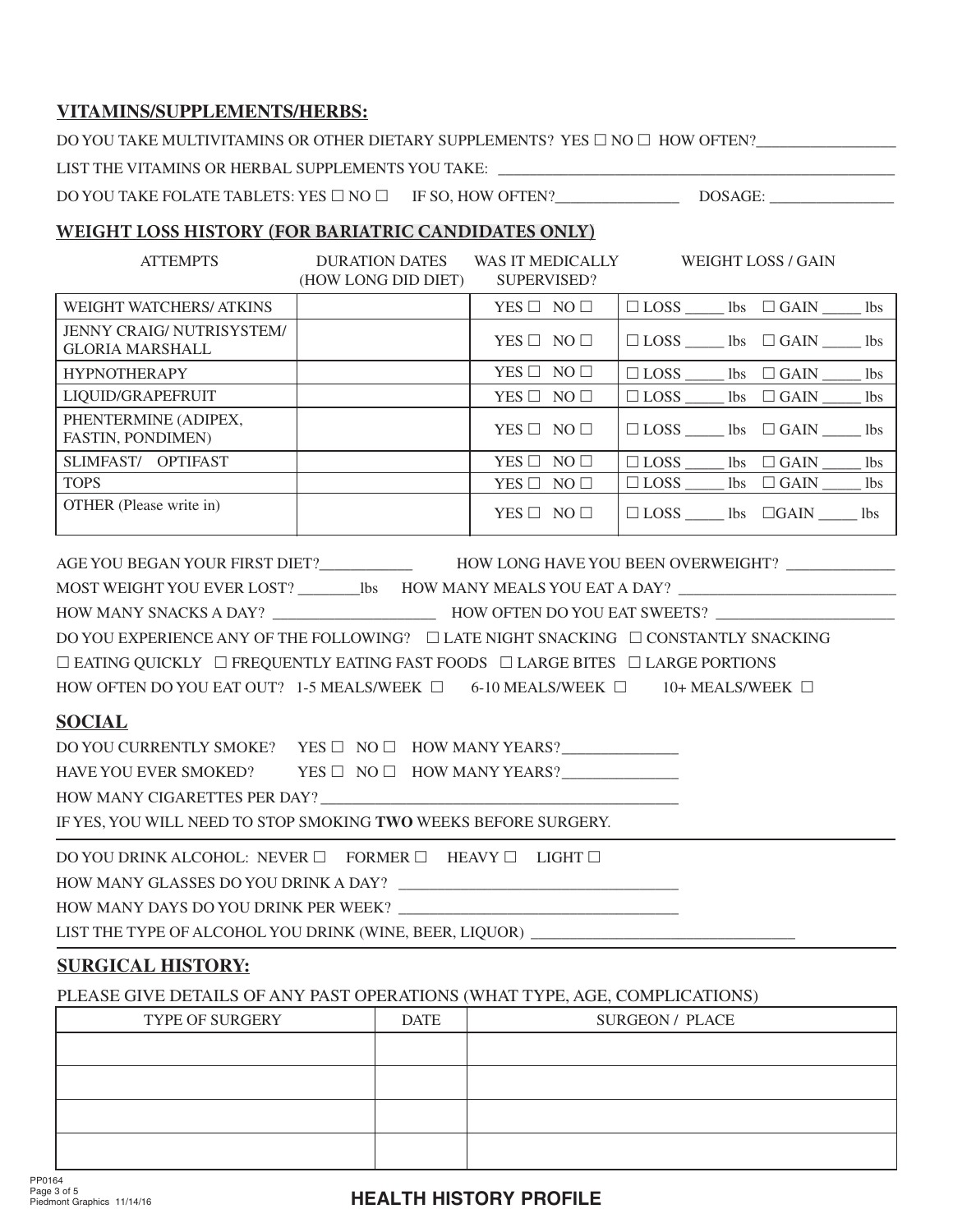#### **PHARMACIES (LIST ALL YOU USE)**

NAME: \_\_\_\_\_\_\_\_\_\_\_\_\_\_\_\_\_\_\_\_\_\_\_\_\_\_\_\_\_\_\_\_\_\_\_\_\_\_\_\_\_\_\_\_\_\_\_\_\_\_\_\_\_\_\_\_\_\_\_\_\_\_ PHONES: \_\_\_\_\_\_\_\_\_\_\_\_\_\_\_\_\_\_\_\_\_\_\_\_\_\_\_\_\_

| <u>REVIEW OF SYSTEMS</u> |                                                                                                                                                                                                                                                                    |
|--------------------------|--------------------------------------------------------------------------------------------------------------------------------------------------------------------------------------------------------------------------------------------------------------------|
| <b>CONSTITUTIONAL</b>    | $\Box$ weight gain $\Box$ weight loss $\Box$ fatigue $\Box$ fever $\Box$ chills                                                                                                                                                                                    |
| <b>EYES</b>              | $\Box$ loss of visual activity $\Box$ changes in vision $\Box$ blurred vision                                                                                                                                                                                      |
| <b>HEENT</b>             | $\Box$ recurrent pharyngitis $\Box$ recurrent tinnitus $\Box$ nasal airway $\Box$ obstruction<br>$\Box$ hoarseness $\Box$ neck pain $\Box$ recent voice changes $\Box$ thyroid mass<br>$\Box$ excessive snoring $\Box$ blurred vision $\Box$ difficulty swallowing |
| <b>CARDIOVASCULAR</b>    | $\Box$ hypertension $\Box$ dyspnea $\Box$ tachycardia $\Box$ hyperlipidemia<br>$\Box$ atherosclerotic disease $\Box$ chest pain $\Box$ cardiac murmurs $\Box$ irregular heartbeats<br>$\Box$ cardiac stents                                                        |
| <b>RESPIRATORY</b>       | $\Box$ shortness of breath $\Box$ pulmonary embolism $\Box$ dyspnear<br>$\Box$ obstructive sleep apnea $\Box$ congestive obstructive pulmonary disease $\Box$ orthopnea<br>$\Box$ sleep apnea $\Box$ exertional dyspnea $\Box$ CPAP                                |
| <b>GASTROINTESTIONAL</b> | $\Box$ heartburn $\Box$ nausea/vomiting $\Box$ loss of appetite $\Box$ gastro esophageal reflux<br>$\Box$ dysphagia $\Box$ constipation $\Box$ diarrhea $\Box$ abdominal pain<br>$\Box$ change in abdominal girth                                                  |
| <b>INTEGUMENT</b>        | $\Box$ rash $\Box$ itching $\Box$ new skin lesions $\Box$ changes to existing skin condition                                                                                                                                                                       |
| <b>NEUROLOGIC</b>        | $\Box$ tingling or numbness $\Box$ seizures $\Box$ muscular weakness                                                                                                                                                                                               |
| MUSCULOSKELETAL          | $\Box$ bone pain $\Box$ joint pain $\Box$ limitation of range of motion $\Box$ difficulty ambulating<br>$\Box$ stiffness                                                                                                                                           |
| <b>ENDOCRINE</b>         | $\Box$ weight gain $\Box$ weight loss $\Box$ diabetes $\Box$ obesity                                                                                                                                                                                               |
| <b>PSYCHIATRIC</b>       | $\Box$ depression $\Box$ anxiety $\Box$ insomnia $\Box$ suicidal ideations                                                                                                                                                                                         |
| <b>HEME-LYMPH</b>        | $\Box$ bleeds easily $\Box$ bruises easily $\Box$ lymph node enlargement                                                                                                                                                                                           |

### **REVIEW OF SYSTEMS**

# **HEALTH HISTORY PROFILE**